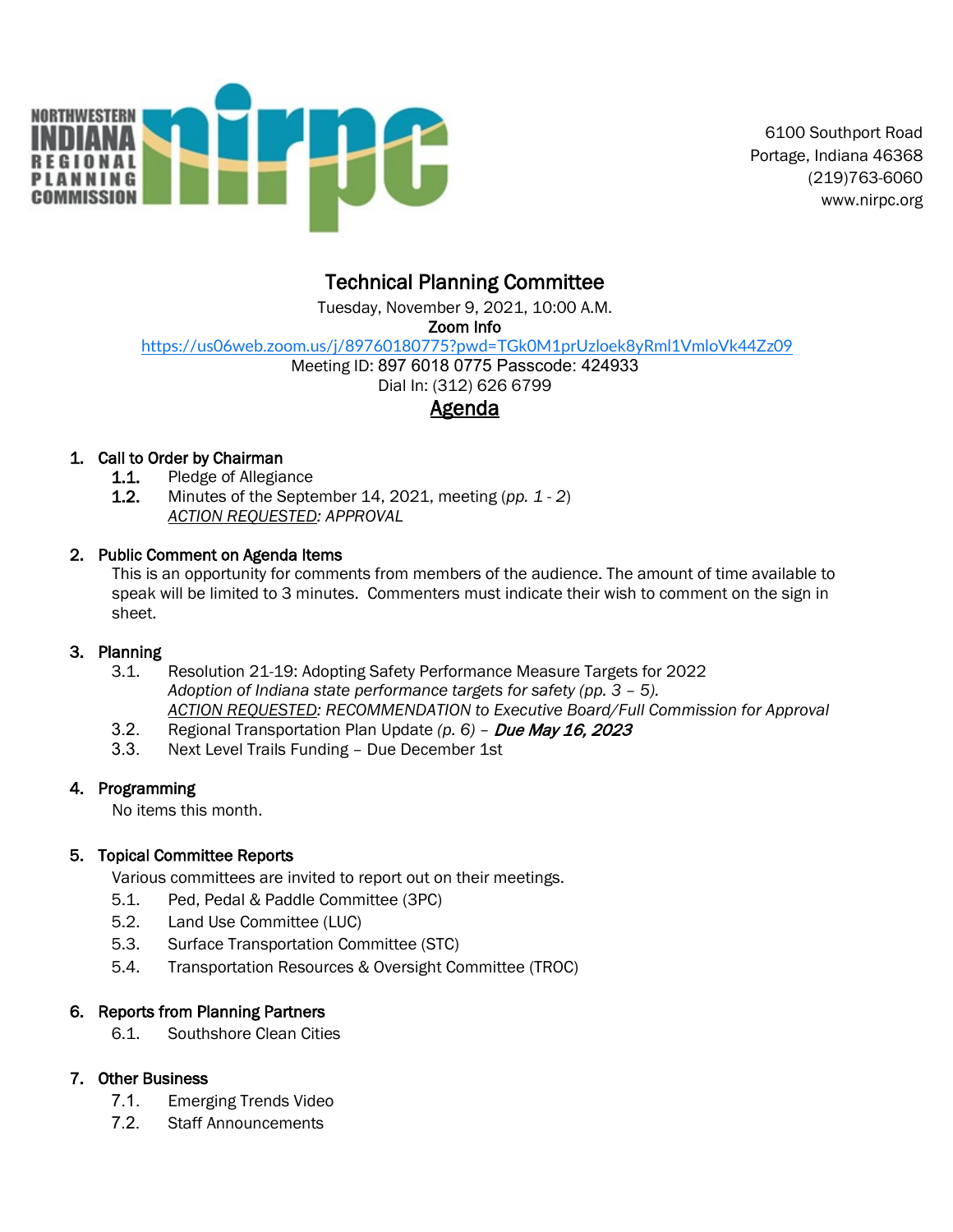- 7.3. Upcoming NIRPC Meetings:
	- Finance and Personnel Committee November 18, 2021 @ 8:00 a.m.
	- NIRPC Full Commission Meeting November 18, 2021 @ 9:00 a.m.
	- Transportation Resources Oversight Committee (TROC) Lake and Porter Meeting November 23, 2021 @ 9:00 am
	- TROC La Porte Meeting November 23, 2021 @1:00 pm

#### 8. Next Meeting

The next Technical Planning Committee meeting is scheduled for Tuesday, January 11, 2022, at 10:00 a.m. in the NIRPC offices.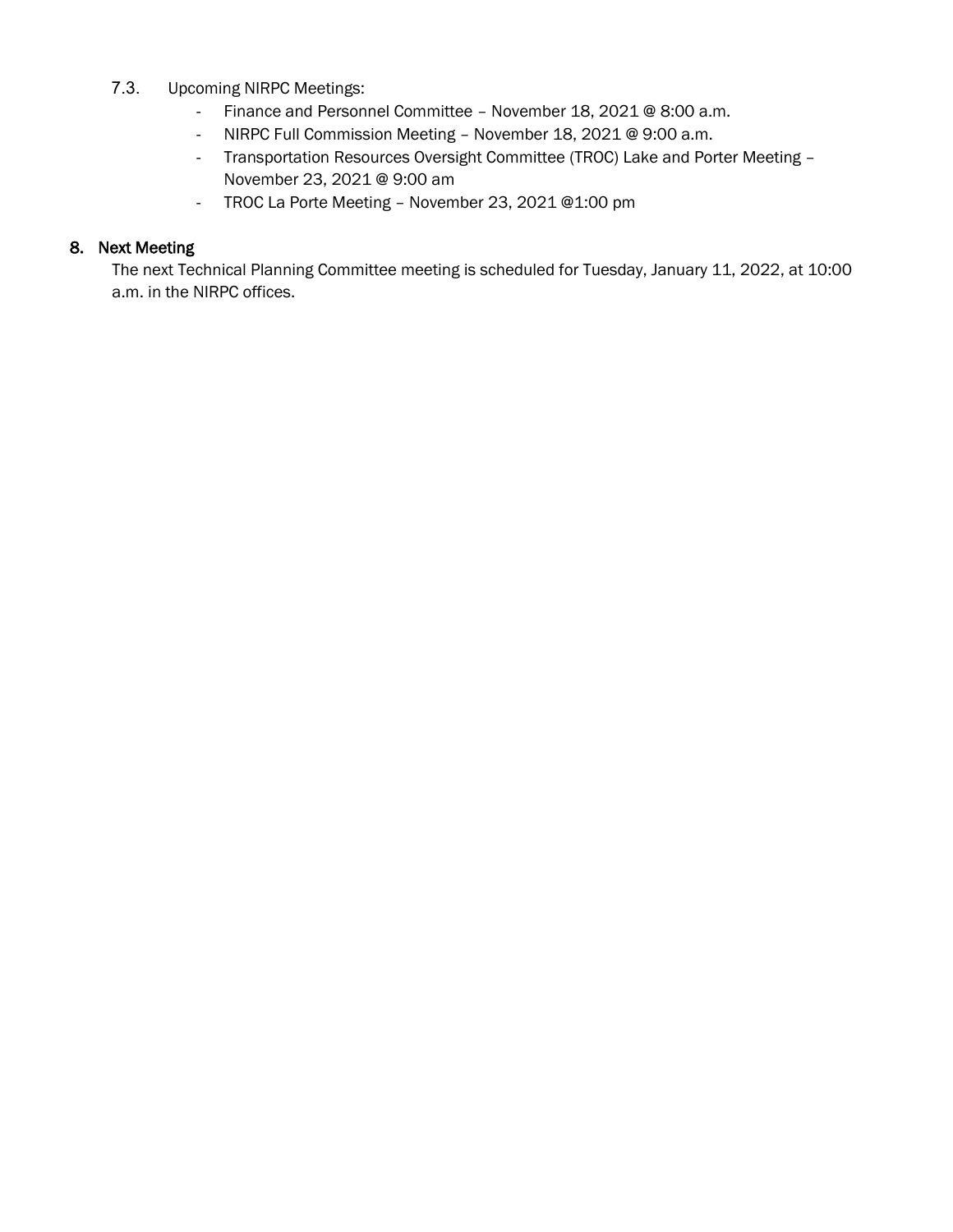## Technical Planning Committee

NIRPC – Virtual Meeting September 14, 2021 **Minutes** 

This meeting was convened as an electronic meeting, pursuant to Governor Holcomb's extended Executive Order 21-26. All persons were meeting remotely on a Zoom platform that allowed for real time interaction and supported the public's ability to observe and record the proceedings. When the agenda item was provided for public comment, this was supported as well. A roll call was taken to motion and approve the agenda items.

Kevin Brietzke called the meeting to order at 10:00 a.m. with the Pledge of Allegiance and a roll call.

In attendance were Bryan Blazak (St. John), Jake Dammarell (BFS), Kevin Brietzke (chair), Jessica Miller, Steve King (Merrillville), Kelly Wenger (NICTD), Emily Nayder (SSCC), David Wright (GPTC), Tim Werner (CIORBA), Chris Murphy (Structurepoint), Eric Wolverton (Structurepoint), and George Topoll (Union Township).

NIRPC staff present were Mitch Barloga, Charles Bradsky, Meredith Stilwell, Candice Eklund, Kevin Polette, Scott Weber, Thomas Dow, and Flor Baum.

The meeting minutes of July 13, 2021 were approved on motion by David Wright and second by Kelly Wenger. A roll call was taken, and the committee voted unanimously to approve.

There were no public comments.

#### Planning

Peter Kimball and Scott Weber presented on the. Census Assessment. The assessment compared the 2010 population with the 2020 population within The NIRPC Region. Collectively, population for all three counties has increased by 1.6%. Lake County's population has increased by .5%, Porter County has increased by 5.4%, and LaPorte County has increased by .9%. Further detail within the NIRPC Region was presented, using the census tracts that captured the growth within the three counties. The changes in the municipalities within The Region were also presented. The Industrial core in Lake County and Northwest Porter County experienced the most decline. Saint John and Crown Point experienced an influx in population. Municipal Population density change was discussed. Northern core communities, such as Hammond, Highland, and New Chicago had the densest population in our Region. The percentage of minority by census tract, will help to determine the locations of environmental justice (EJ) and be re-evaluated. The Census Bureau will release new urban area boundaries for the Chicago and Michigan City areas. NIRPC will adjust the urban area boundaries for Federal Highway purposes. The Census Data will be available on the NIRPC website. Contact Peter or Scott for more information.

#### Programming

Charles Bradsky presented on Resolution 21-17, Amendment #22-02 to FY 2022-2026 Transportation Improvement Program (TIP). No public or technical comments were received during the 21-day public comment period, which began on August 19, and ended September 9. All projects were found to be exempt and non-regionally significant from the Air Quality Conformity. NIRPC is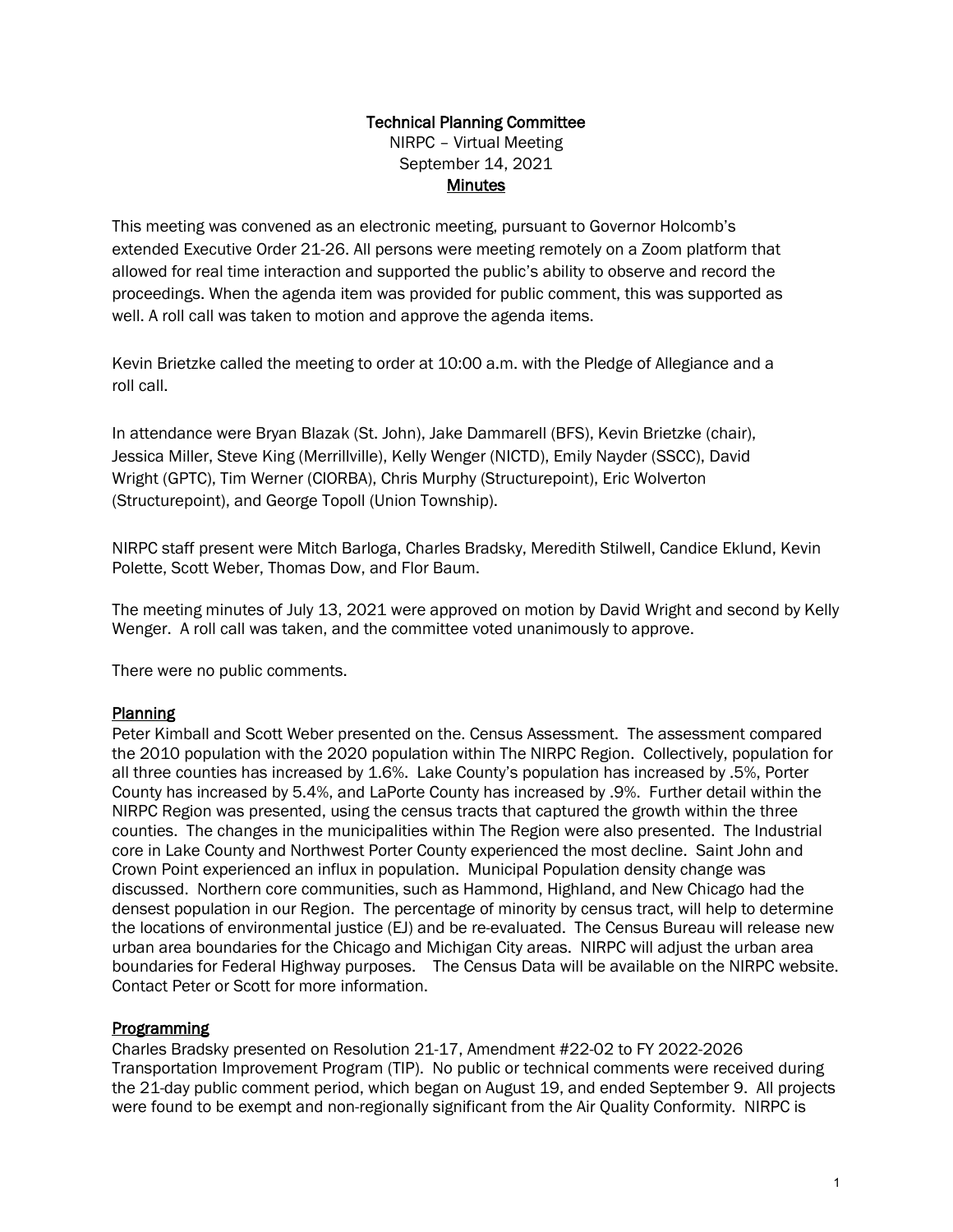waiting for Federal Highway (FH) and Federal Transit Agency approval. Any projects that have phase changes in 2022 or 2023 are in the current STIP. Charles delineated INDOT and local projects. On motion by George Topoll and second by David Wright, the Technical Planning Committee approved to recommend Resolution 21-17 to The Full Commission.

#### Topical Committee Reports

Mitch announced 3PC hosted a micromobility webinar on August 31. A recording is available on NIRPC's YouTube channel. The next Ped Peddle and Paddle meeting is slated for October 7.

#### Reports from Planning Partners

Emily Nader (SSCC) reported on events and programs. Please click [here](https://files.constantcontact.com/b4f049b7201/f12784e4-a114-40f0-9fc5-76c869762b2b.pdf) for complete details of the South Shore Clean Cities report. Visit [www.southshorecleancities.org](http://www.southshorecleancities.org/) or contact Lauri at [lkeagle@southshorecleancities.org.](mailto:lkeagle@southshorecleancities.org)

#### Adjournment

Hearing no further business, the meeting adjourned at 10:34 a.m.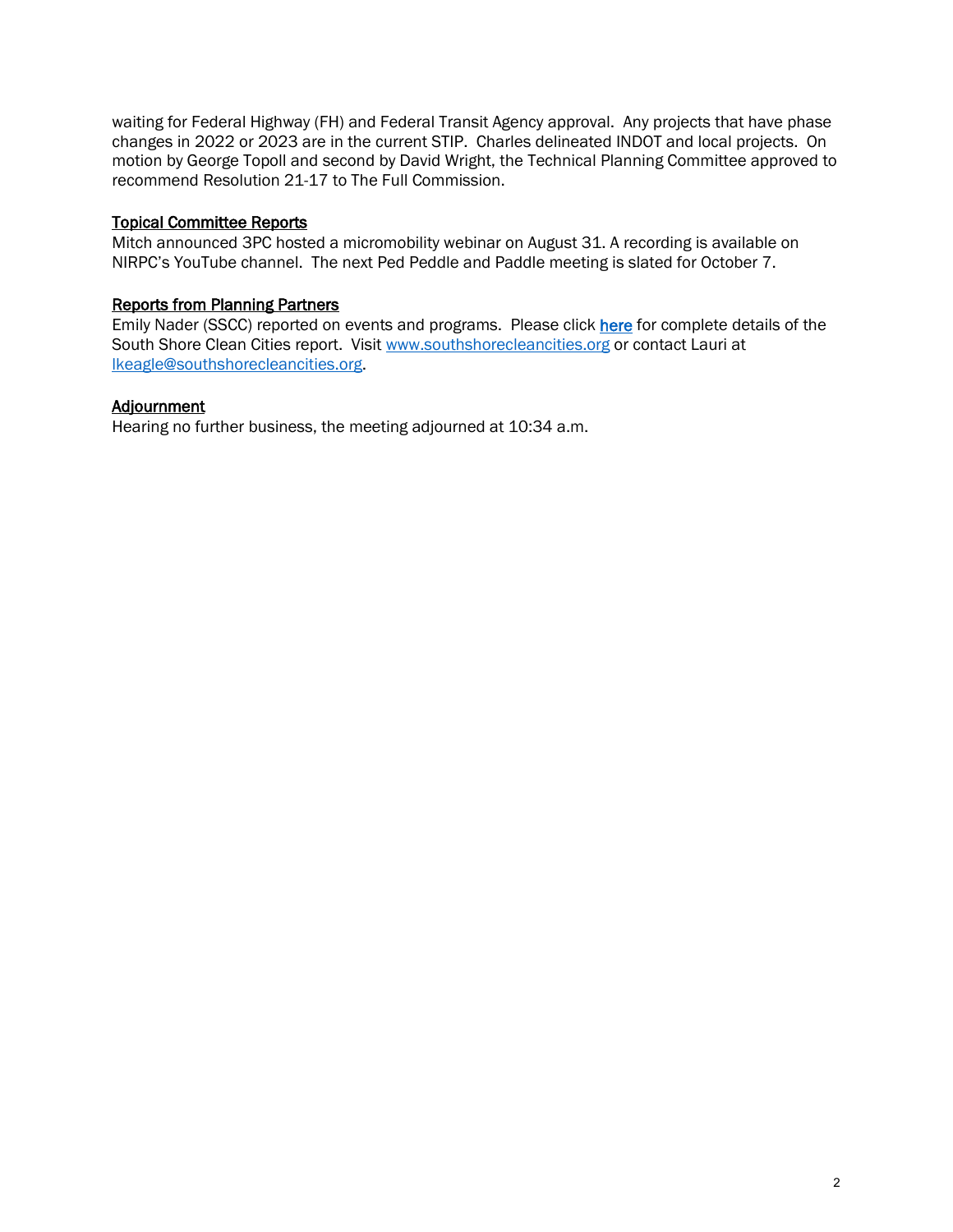

#### RESOLUTION 21-19

#### A RESOLUTION OF THE NORTHWESTERN INDIANA REGIONAL PLANNING COMMISSION ADOPTING SAFETY PERFORMANCE MEASURE TARGETS FOR 2022

#### November 18, 2021

WHEREAS, Northwest Indiana's citizens require a safe, efficient, effective, resource-conserving regional transportation system that maintains and enhances regional mobility and contributes to improving the quality of life in Northwest Indiana; and

WHEREAS, the Northwestern Indiana Regional Planning Commission, hereafter referred to as "the Commission", being designated the Metropolitan Planning Organization (MPO) for the Lake, Porter and LaPorte County area, has established a regional, comprehensive, cooperative, and continuing (3-C) transportation planning process to develop the unified planning work program, a transportation plan, and a transportation improvement program to facilitate federal funding for communities, counties, and transit operators, and to provide technical assistance and expertise to regional transportation interests; and

WHEREAS, the Commission performs the above activities to satisfy requirements of the Fixing America's Surface Transportation (FAST) Act of 2015 (PL 114-94), applicable portions of all prior federal transportation program authorizing legislation, as well as other federal, state, and local laws mandating or authorizing transportation planning activities; and

WHEREAS, the *NWI 2050* Plan and FY 2022-2026 Transportation Improvement Program are products of a multi-modal, 3-C transportation planning process, compatible with regional goals and objectives and socio-economic and demographic factors; and

WHEREAS, the FAST Act of 2015 requires the Commission to adopt annual safety performance measure targets; and

WHEREAS, the FAST Act of 2015 requires, within 180 days of the state department of transportation adopting targets, metropolitan planning organizations (MPOs) to either adopt the targets of the state department of transportation or develop their own targets; and

WHEREAS, the Indiana Department of Transportation adopted its safety performance measure targets on August 31, 2021, and the Commission finds that the Commission should support the Indiana Department of Transportation's targets; and

WHEREAS, the *NWI 2050* Plan and FY 2022-2026 Transportation Improvement Program must be amended to reflect the updated safety performance measure targets; and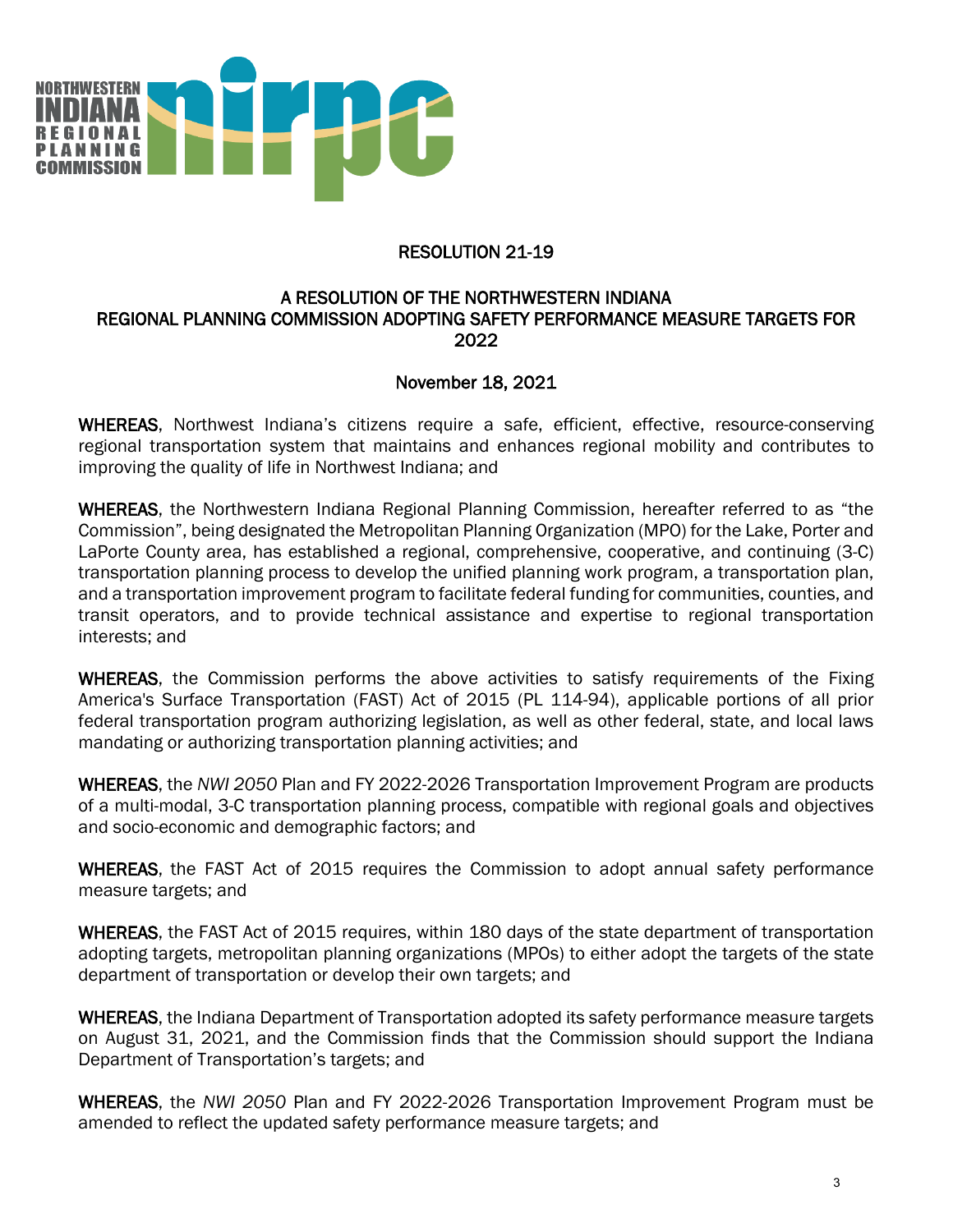WHEREAS, the changes to the *NWI 2050* Plan and FY 2022-2026 Transportation Improvement Program brought about by this amendment fit the criteria of a technical amendment according to the *Engage NWI* plan; and

NOW, THEREFORE, BE IT RESOLVED that the Northwestern Indiana Regional Planning Commission hereby adopts safety performance measure targets for 2022 by making the following changes to the *NWI 2050* Plan and FY 2022-2026 Transportation Improvement Program in a manner consistent with the definitions of a technical amendment as defined in *Engage NWI* and as shown on the attachment to this resolution.

Duly adopted by the Northwestern Indiana Regional Planning Commission this eighteenth day of November, 2021.

> \_\_\_\_\_\_\_\_\_\_\_\_\_\_\_\_\_\_\_\_\_\_\_\_\_\_\_ George Topoll **Chairperson**

ATTEST:

\_\_\_\_\_\_\_\_\_\_\_\_\_\_\_\_\_\_\_\_\_\_\_\_\_\_\_ Richard Hardaway **Secretary**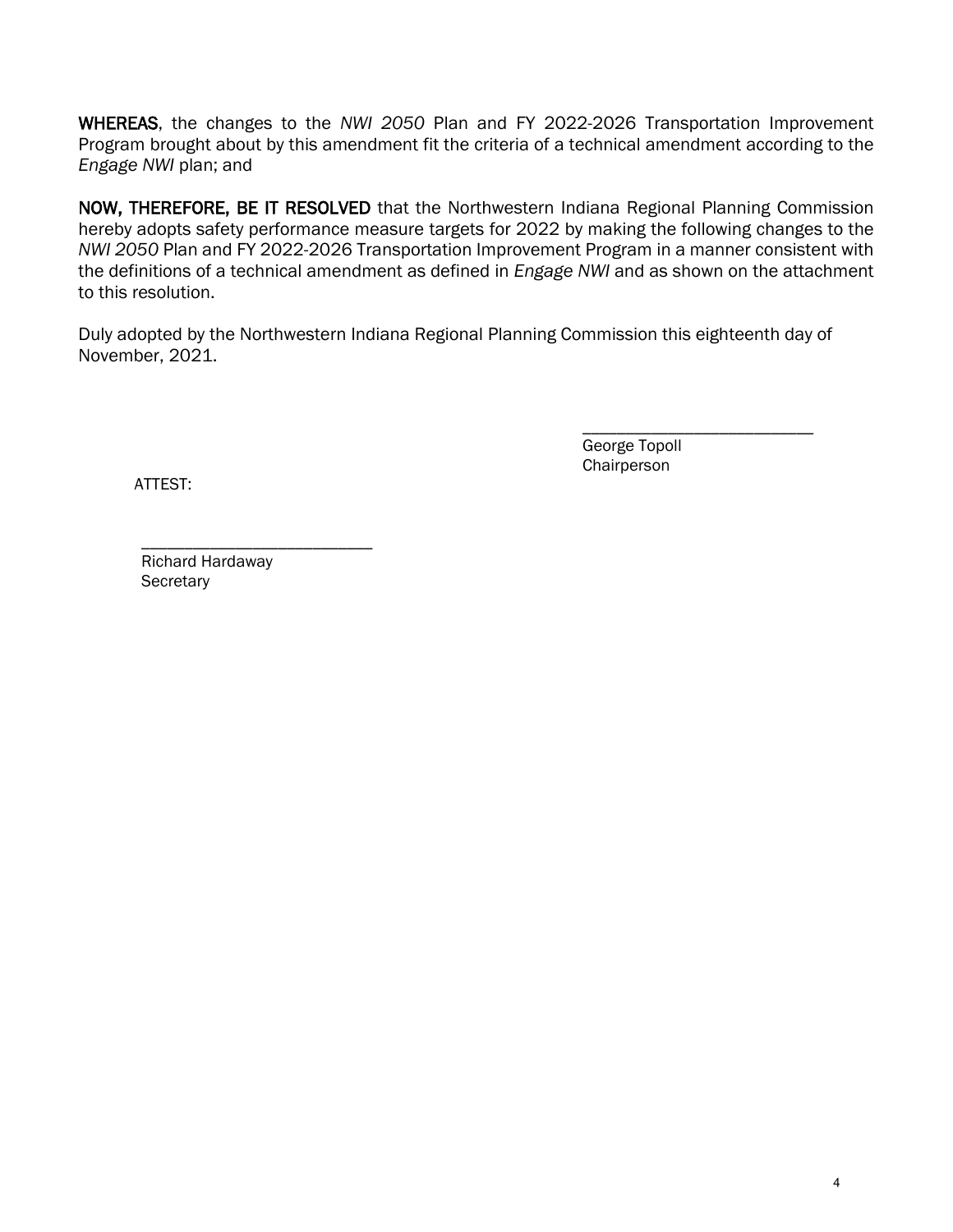### Changes to the NWI 2050 Plan:

| Page          | Performance            | <b>Original Text</b>             | <b>Amended Text</b>                 |
|---------------|------------------------|----------------------------------|-------------------------------------|
| <b>Number</b> | Measure                |                                  |                                     |
| 175           | Number of fatalities   | "90 in 2021 in order to support  | "102 in 2022 in order to support    |
|               |                        | the state target of no more than | the state target of no more than    |
|               |                        | 817.3"                           | 876.0"                              |
| 176           | Rate of fatalities per | "0.776 in 2021 in order to       | "0.830 in 2022 in order to support  |
|               | 100 million vehicle    | support the state target of no   | the state target of no more than    |
|               | miles traveled         | more than 1.006"                 | 1.076"                              |
| 176           | Number of serious      | "421 in 2021 in order to support | "347 in 2022 in order to support    |
|               | injuries               | the state target of no more than | the state target of no more than    |
|               |                        | 3.311.4"                         | 2,998.2"                            |
| 177           | Rate of serious        | "3.677 in 2021 in order to       | "3.306 in 2022 in order to support  |
|               | injuries per 100       | support the state target of no   | the state target of no more than    |
|               | million vehicle miles  | more than 4.088"                 | 3.675"                              |
|               | traveled               |                                  |                                     |
| 177           | Non-motorized          | "58 in 2021 in order to support  | "40 in 2022 in order to support the |
|               | serious injuries and   | the state target of no more than | state target of no more than 344.5" |
|               | fatalities             | 393.6"                           |                                     |

### Changes to the FY 2022-2026 Transportation Improvement Program:

| Page Number | <b>Performance Measure</b>                                            | <b>Original Target/Desired</b><br><b>Trend</b> | <b>Amended Target/Desired</b><br><b>Trend</b> |
|-------------|-----------------------------------------------------------------------|------------------------------------------------|-----------------------------------------------|
| 28          | Number of fatalities                                                  | "no more than 817.3 in<br>2021"                | "no more than 876.9 in 2022"                  |
| 28          | Rate of fatalities per<br>100 million vehicle<br>miles traveled       | "no more than 1.006 in<br>2021"                | "no more than 1.076 in 2022"                  |
| 28          | Number of serious<br>injuries                                         | "no more than 3,311.4 in<br>2021"              | "no more than 2,998.2 in<br>2022"             |
| 28          | Rate of serious injuries<br>per 100 million vehicle<br>miles traveled | "no more than 4.088 in<br>2021"                | "no more than 3.675 in 2022"                  |
| 28          | Non-motorized serious<br>injuries and fatalities                      | "no more than 393.6 in<br>2021"                | "no more than 344.5 in 2022"                  |